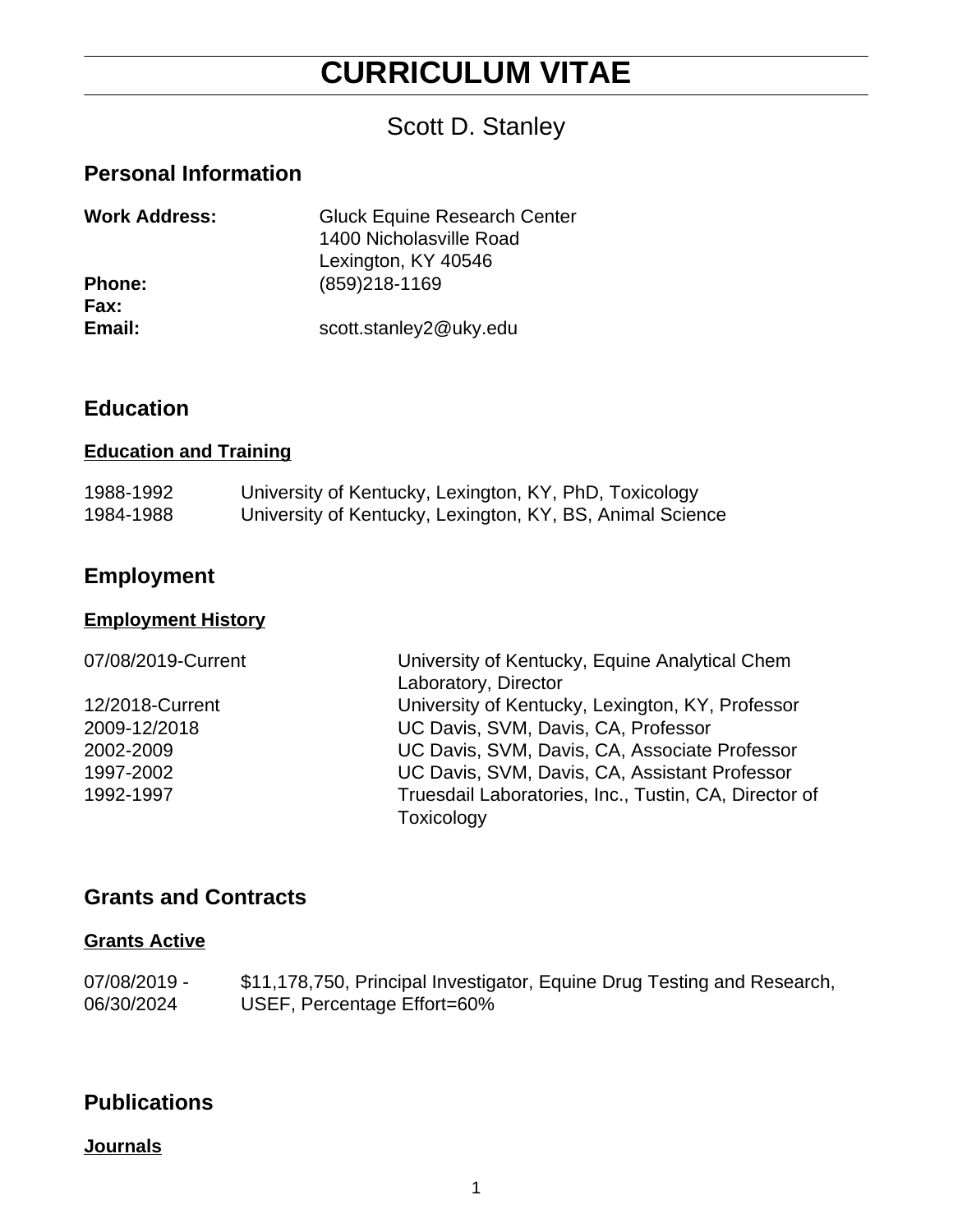| 1989 | Prange CA, Brockus C, Wie S, Chung RA, Brecht JM, Conner JC, Dahl PA,<br>Lewis EL, McDonald J, Kalita S, Kwiatkowski S, Goodman JP, Sturma L,<br>Stanley SD, Yang JM, Wood T, Henry P, Weckman TJ, Woods WE, Watt<br>DS, Tai HH, Chang SL, Blake JW, Tobin T. Immunoassay detection of<br>drugs in racing horses. VIII Detection of cocaine in equine blood and urine<br>by particle concentration fluorescence immunoassay. Res Comm Subst<br>Abuse, 10: 1-14. |
|------|-----------------------------------------------------------------------------------------------------------------------------------------------------------------------------------------------------------------------------------------------------------------------------------------------------------------------------------------------------------------------------------------------------------------------------------------------------------------|
| 1989 | Tai CL, Woods WE, Kwiatkowski S, Watt DS, Tai HH, Taylor DG, Weckman<br>TJ, Tai JD, Stanley SD, Wood T, Yang JM, Blake JW, Tobin T, Prange CA,<br>Wie S, McDonald J. Immunoassay detection of drugs in biological samples.<br>XI Detection of fentanyl, alfentanil, sufentanil and carfentanil in human and<br>equine blood and urine. Res Comm Pathol Pharmacol, 63(1): 129-152.                                                                               |
| 1989 | Wood T, Tai CL, Taylor DG, Woods WE, Wang CJ, Houtz PK, Tai HH<br>Weckman TJ, Yang JM, Struma L, Change CL, Goodman JP, Stanley S,<br>Blake JW, Watt DS, Tobin T, McDonald J, Wie S, Chung RA, Brecht JM,<br>Conner JC, Dahl PA, Lewis EL, Prange CA. Immunoassay detection of<br>drugs in racing horses. IX Detection of detomidine in equine blood and<br>urine by radioimmunoassay. Res Comm Chem Pathol Pharmacol, 63(2):<br>263-279.                       |
| 1989 | Wood T, Stanley SD, Tobin T. Operant conditioning and its applications in<br>equine pharmacology. J Eq Vet Sci, 9: 124-130.                                                                                                                                                                                                                                                                                                                                     |
| 1989 | Kwiatkowski S, Goodman JP, Stanley SD, Yang JM, Wood T, Sturma L,<br>Woods WE, Tian ZG, Bertram S, Tai HH, Weckman TJ, Chang SL, Blake<br>JW, Watt DS, Tobin TT, McDonald J, Wie S, Chung R, Brecht JM, Conner<br>JC, Dahl PA, Lewis EL, Prange CA. Immunoassay detection of drugs in<br>racing horses. X Detection of phenylbutazone in equine blood and urine by<br>particle concentration fluorescence immunoassay. Res Comm Subs Abuse,<br>10(2): 123-129.  |
| 1991 | Wood T, Terhune T, Dunigan C, Goodman JP, Turner S, Blake J, Stanley<br>SD, Tobin T. The dietary anthelmintic tartrate: An analysis of its detection in<br>the horse. J Eq Vet Sci, 11(4): 220-224.                                                                                                                                                                                                                                                             |
| 1991 | Stanley SD, Wood T, Henry P, Turner S, Woods WE, Green ML, Tai HH,<br>Watt D, Blake J, Tobin T. Morphine and etorphine: XVI Detection by ELISA<br>in equine urine. J Analytical Tox, 15(6): 305-310.                                                                                                                                                                                                                                                            |
| 1992 | Wood T, Stanley SD, Woods WE, Henry P, Watt D, Tobin T. Evaluation of<br>threshold doses of drug action in the horse using hematocrit values as an<br>indicator. Res Comm Chem Patho Pharmacol, 75(2): 231-241.                                                                                                                                                                                                                                                 |
| 1993 | Stanley SD, Gairola CG, Diana JN, Huffman M, Sadove R, Woods WE,<br>Kwiatkowski S, Tai HH, Tobin T. Development and characterization of an<br>ELISA for cotinine in biological fluids. Inhalation Tox, 5: 403-413.                                                                                                                                                                                                                                              |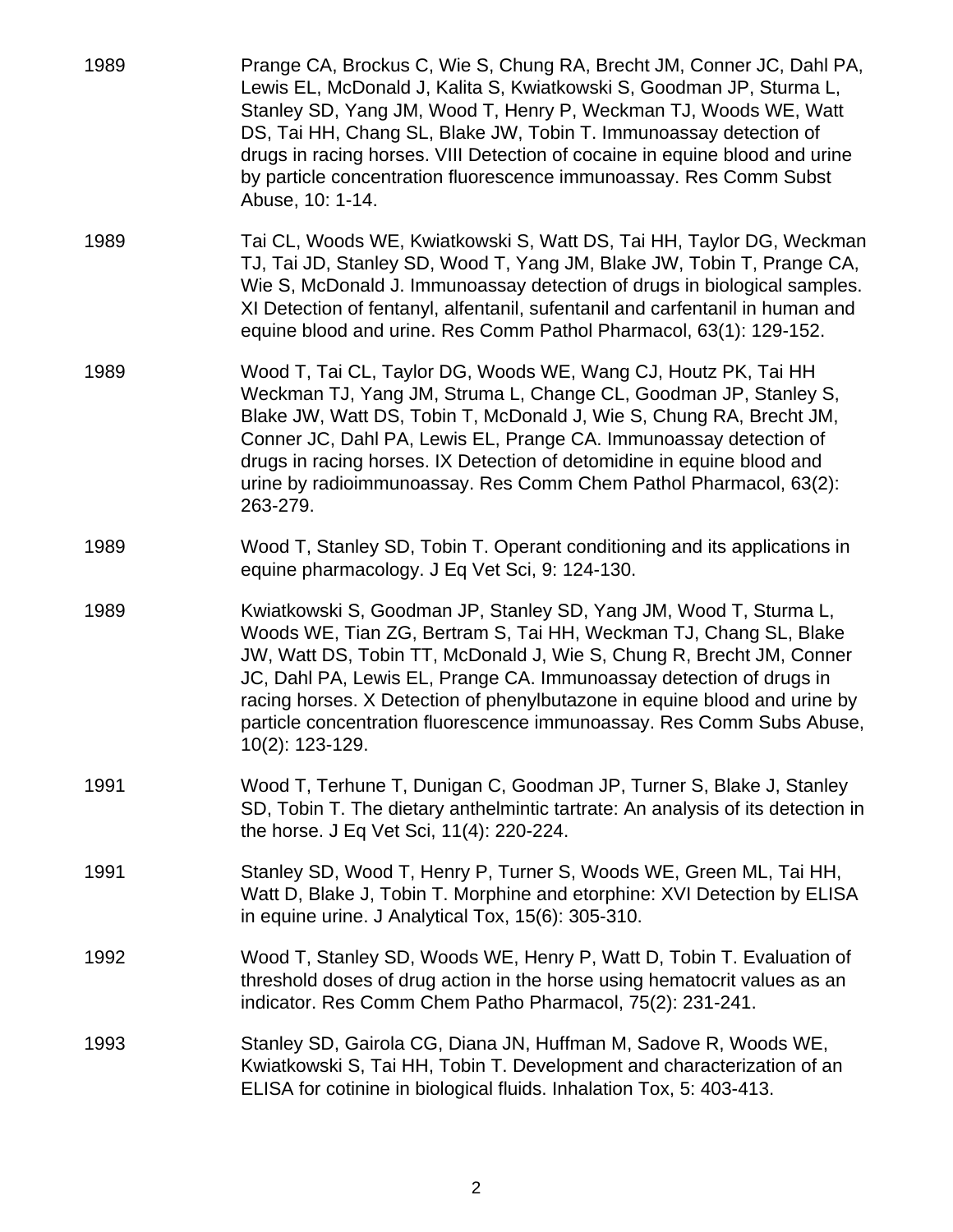| 1994 | Stanley SD, Wood T, Goodman JP, Henry P, Woods WE, Chang SL, Tai<br>HH, Watt D, Blake J, Tobin T, Gerken D, Sams R. Immunoassay detection<br>of drugs in racing horses: Detection of ethacrynic acid and bemetanide in<br>equine blood and urine by ELISA. J Analytical Tox, 16: 95-100. |
|------|------------------------------------------------------------------------------------------------------------------------------------------------------------------------------------------------------------------------------------------------------------------------------------------|
| 1995 | Harkins JD, Stanley SD, Mundy GD, Carney JM, Sams RA, Woods<br>WE, Tobin T. A review of the pharmacology and pharmacokinetics and<br>regulatory control in the U.S. of local anesthetics in the horse. J Vet<br>Pharmacol and Therap, 18: 397-406.                                       |
| 1995 | Stanley SD, Sams RA, Harkins JD, Mundy GD, Boyles J, Woods WE,<br>Tobin T. Frequency distribution of post race urine pH from standardbreds<br>compared with thoroughbreds: research and regulatory significance. Eq Vet<br>J, 27(6): 471-473.                                            |
| 1996 | Sams RA, Gerken DF, Detra RL, Stanley SD, Wood WE, Tobin T, Yang JM,<br>Tai HH, Jegananthan A, Watt DS. Identification of metabolites of azaperone<br>in horse urine. J Pharm Sci, 85(1): 79-84.                                                                                         |
| 1996 | Harkins JD, Stanley SD, Woods WE, Rees WA, Thompson KN, Tobin<br>T. Determination of highest no effect doses (HNED) for local anesthetic<br>responses to procaine, cocaine, bupivacaine and benzocaine. Eq Vet J,<br>28(1): 30-37.                                                       |
| 1996 | Harkins JD, Mundy GD, Stanley S, Woods WE, Boyles J, Arthur RA, Sams<br>RA, Tobin T. Regulatory significance of procaine residues in plasma and<br>urine samples: A preliminary communication. Eq Vet J, 28(1): 121-125.                                                                 |
| 1996 | Harkins JD, Mundy GD, Stanley SD, Woods WE, Sams RA, Richardson<br>DR, Tobin T. Character and duration of pharmacological effects of<br>intravenous isoxsuprine. Eq Vet J, 28(4): 320-326.                                                                                               |
| 1997 | Harkins JD, Mundy GD, Stanley SD, Sams RA, Tobin T. Lack of local<br>anaesthetic efficacy of Sarapin® in the abaxial sesamoid block model. J Vet<br>Pharmacol Ther, 20(3): 229-232.                                                                                                      |
| 1997 | Kollias-Baker C, Stanley SD. A review of the indications and regulatory<br>considerations for the use of ketoprofen in horses. Proc Am Assoc Eq<br>Pract, 43: 224-226.                                                                                                                   |
| 1998 | Harkins JD, Mundy GD, Stanley SD, Woods WE, Sams RA, Richardson<br>DR, Tobin T. Absence of detectable pharmacological effects after oral<br>administration of isoxsuprine. Eq Vet J, 30(4): 294-299.                                                                                     |
| 2000 | Nieto JE, Snyder JR, Kollias-Baker C, Stanley S. In vitro effects of 5-<br>hydroxytryptamine and cisapride on the circular smooth muscle of the<br>jejunum of horses. Am J Vet Res, 61: 1561-1565.                                                                                       |
| 2000 | Robinson NE, Jackson CA, Peroni D, Stanley SD, Kollias-Baker C, Jefcoat<br>AM, Berney CEA, Derksen FJ. Why is oral prednisone ineffective for<br>treatment of heaves? Proc Am Assoc Eq Pract, 46: 266-267.                                                                               |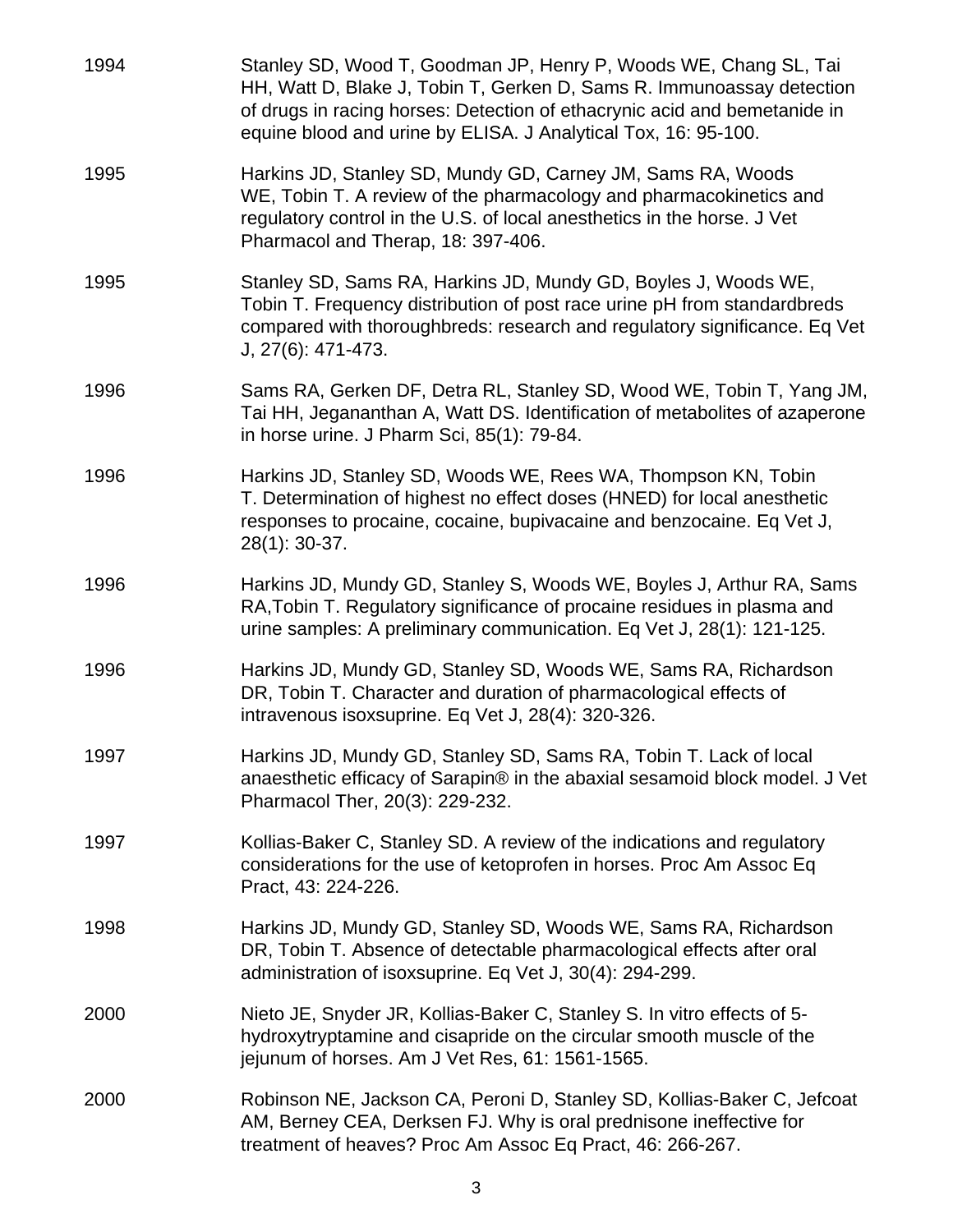| 2000 | Kollias-Baker C, Stanley SD, McKemie D. The urinary excretion of the<br>procaine component of procaine penicillin in sedentary and exercised-<br>conditioned horses. Proc 13th Intl Conf Racing Analy and Vet, 53-56.                                                                 |
|------|---------------------------------------------------------------------------------------------------------------------------------------------------------------------------------------------------------------------------------------------------------------------------------------|
| 2000 | Stanley SD, Skinner W, McKemie D, Shepard R. Unique functionalized<br>polymer columns for solid-phase extraction. Proc 13th Intl Conf Racing<br>Analy and Vet, 241-244.                                                                                                               |
| 2001 | Cohen ND, Chu KK, Stanley SD, Wang N. Estimation of the probability for<br>exceeding a threshold concentration of furosemide at various intervals after<br>intravenous administration in horses. Am J Vet Res, 62(3): 320-325.                                                        |
| 2001 | Chu KK, Wang N, Stanley S, Cohen ND. Statistical evaluation of the<br>regulatory guidelines for use of furosemide in racehorses. Biometrics, 57:<br>294-301.                                                                                                                          |
| 2001 | Chu KK, Cohen ND, Stanley SD, Wang N. Estimation of the probability for<br>exceeding thresholds of urine specific gravity and plasma concentration<br>of furosemide at various intervals after intravenous administration of<br>furosemide in horses. Am J Vet Res, 62(9): 1349-1353. |
| 2002 | Peroni DL, Stanley SD, Kollias-Baker C, Robinson NE. Prednisone per os is<br>likely to have limited efficacy in horses. Eq Vet J, 34(3): 283-287.                                                                                                                                     |
| 2002 | Taduesz FM, Stanley SD. Improved synthesis of 13C, 2H3- and 2H3-<br>salmeterol by Cs2CO3-mediated monoalkylation of a primary amine. J<br>Label Compd Radiopharm, 45: 755-762.                                                                                                        |
| 2002 | Van Hoogmoed LM, Harmon FA, Stanley SD, White J, Snyder JR. In vitro<br>investigation of the interaction between nitric oxide and cyclo-oxygenase<br>activity in the equine ventral colon smooth muscle. Eq Vet J, 34(5):<br>510-515.                                                 |
| 2002 | Nieto JE, Spier S, Pipers FS, Stanley S, Aleman MR, Smith DC, Snyder<br>JR. Comparison of paste and suspension formulations of omeprazole in<br>the healing of gastric ulcers in racehorses in active training. J Am Vet Med<br>Assoc, 221: 1139-1143.                                |
| 2002 | Cohen ND, Hu Z, Stanley SD, Wang N. Comparison of serum and urinary<br>concentrations of clenbuterol with and without concomitant administration of<br>furosemide in horses. Vet Ther, 3(3): 316-325.                                                                                 |
| 2002 | Stanley S, Kollias-Baker C, Skinner W. Metabolism of carisoprodol to<br>meprobamate and hydroxycarisoprodol. 14th Intl Conf Racing Analy and<br>Vet, 118-124.                                                                                                                         |
| 2002 | Maxwell L, Stanley S, Kollias-Baker C. Post-race serum furosemide<br>concentrations associated with low urine specific gravity in California<br>racehorses. 14th Intl Conf Racing Analy and Vet, 254-256.                                                                             |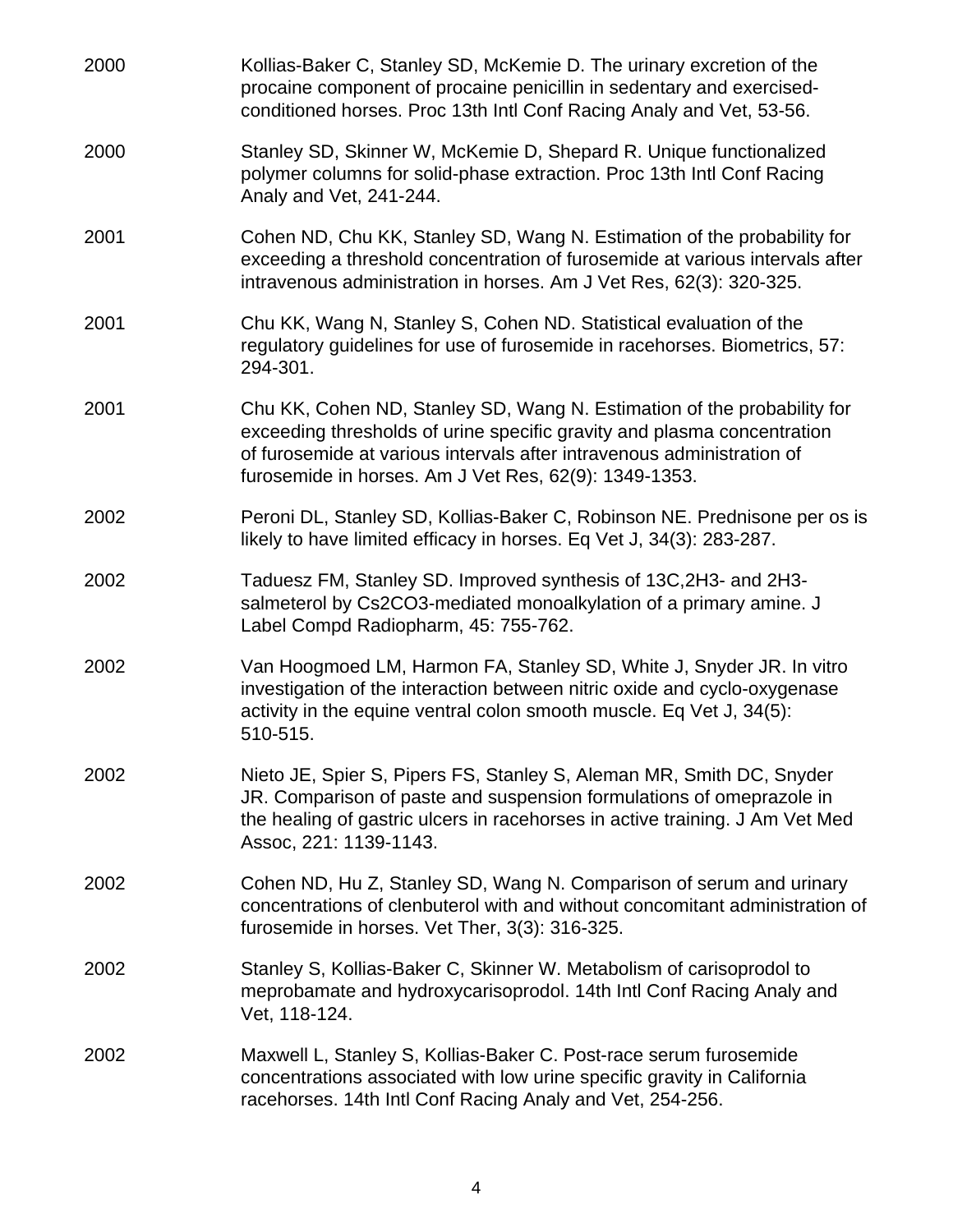| 2002 | Kollias-Baker C, Stanley S. A case for and determination of a regulatory<br>threshold for Clenbuterol in California. 14th Intl Conf Racing Analy and Vet,<br>84-87.                                                                                                  |
|------|----------------------------------------------------------------------------------------------------------------------------------------------------------------------------------------------------------------------------------------------------------------------|
| 2003 | Stanley SD, McKemie D, Skinner W. Large-volume injection gas<br>chromatography-mass spectrometry for automated broad-spectrum drug<br>screening in horse urine. J Anal Toxicol, 27(6): 325-331.                                                                      |
| 2003 | Kollias-Baker C, Maxwell L, Stanley SD, Boone T. Detection and<br>quantification of cocaine metabolites in urine samples from horses<br>administered cocaine. J Vet Pharmacol Therap, 26(6): 429-434.                                                                |
| 2003 | Kyles AE, Gregory CR, Craigmill AL, Griffey SM, Jackson J, Stanley SD.<br>Pharmacokinetics of tacrolimus after multidose oral administration and<br>efficacy in the prevention of allograft rejection in cats with renal transplant.<br>Am J Vet Res, 64: 926-934.   |
| 2003 | Stanley S, Thomasy S, Skinner W. Comparison for pharmaceutical<br>equivalence of FDA-approved products and compounded preparations<br>of Ketoprofen, Amikacin, and Boldenone. Proc Am Assoc Eq Pract, 49:<br>238-242.                                                |
| 2004 | Skinner W, McKemie D, Stanley S. Quantitative Determination of<br>Carisoprodol and its Metabolites in Equine Urine and Serum by Liquid<br>Chromatography-Tandem Mass Spectrometry. Chromatographia Supp, 59:<br>S61-S67.                                             |
| 2005 | Thomasy SM, Pypendop BH, Ilkiw JE, Stanley SD. Pharmacokinetics<br>of lidocaine and its active metabolite, monoethylglycinexylidide, after<br>intravenous administration of lidocaine to awake and isoflurane-<br>anesthetized cats. Am J Vet Res, 66(7): 1162-1166. |
| 2006 | Thomasy SM, Steffey EP, Mama KR, Solano A, Stanley SD. The effects<br>of i.v. fentanyl administration on the minimum alveolar concentration of<br>isoflurane in horses. Br J Anaesth, 97(2): 232-237.                                                                |
| 2006 | Cohen ND, Stanley SD, Arthur RA, and Wang N. Factors influencing pre-<br>race serum concentration of total carbon dioxide in Thoroughbred horses<br>racing in California. Eq Vet J, 38(8): 543-548.                                                                  |
| 2006 | Jones JH, Ohmura H, Stanley SD, Hiraga A. Energetic cost of locomotion<br>on different equine treadmills. Eq Vet J Suppl., (36) 365-369.                                                                                                                             |
| 2007 | Thomasy SM, Mama KR, Whitley K, Steffey EP, and Stanley SD. Influence<br>of general anaesthesia on the pharmacokinetics of intravenous fentanyl and<br>its primary metabolite in horses. Eq Vet J, 39(1): 54-58.                                                     |
| 2007 | Thomasy SM, Moeller B, and Stanley SD. Comparison of opioid receptor<br>binding in horse, guinea pig, and rat cerebral cortex and cerebellum. Vet<br>Anaesth Analg, 34(5): 351-358.                                                                                  |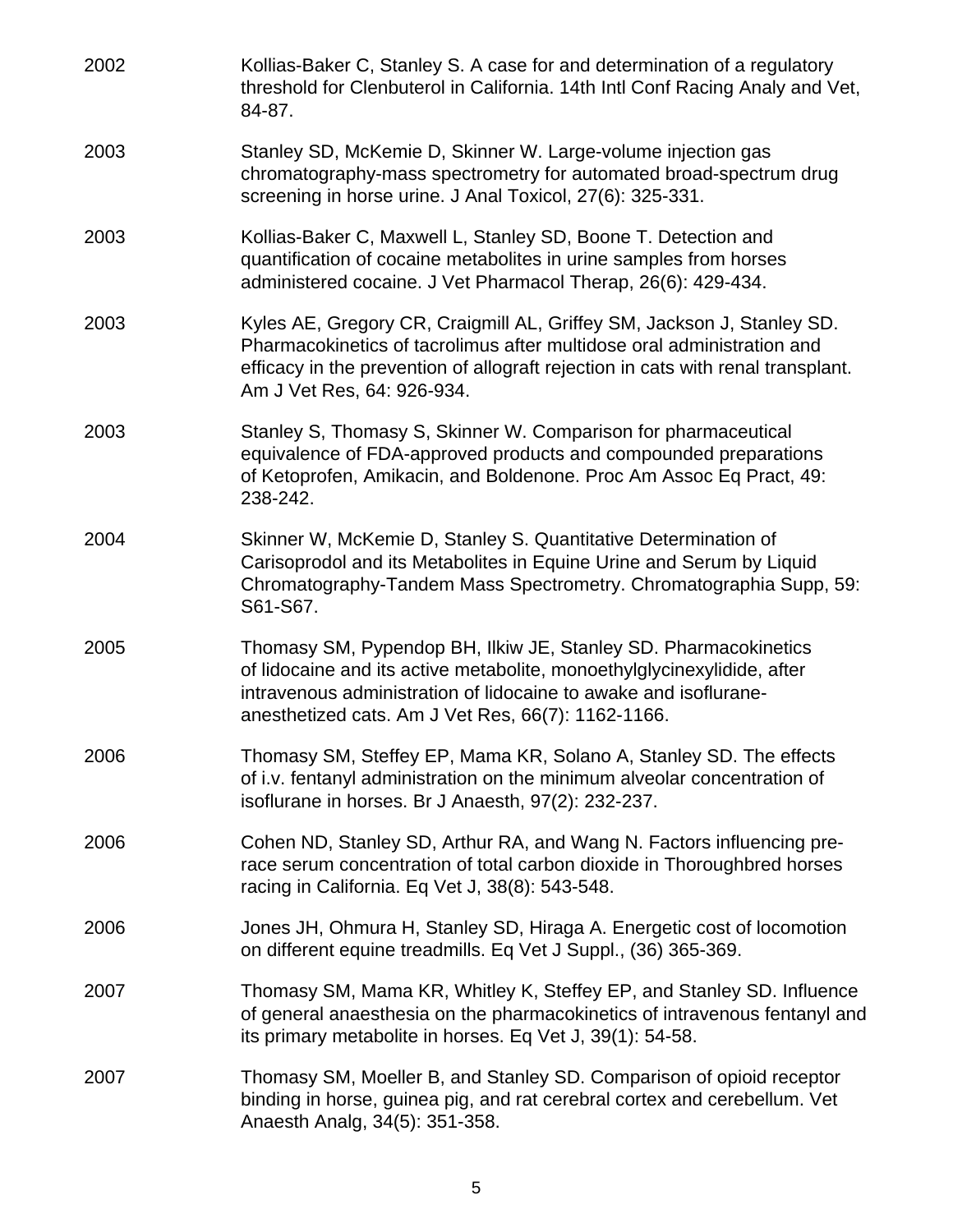| 2007 | Delco M, Nieto J, Craigmill A, Stanley SD, and Snyder J. Pharmacokinetics                                                                                                                                                                      |
|------|------------------------------------------------------------------------------------------------------------------------------------------------------------------------------------------------------------------------------------------------|
|      | and in vitro effects of tegaserod, a serotonin 5-hydroxytrptamine 4 (5-HT <sup>4</sup> )<br>receptor agonist with prokinetic activity in horses. Vet Ther, 8(1): 77-87.                                                                        |
| 2007 | Arthur RM, Cohen ND, Stanley SD and Wang N. Performance and other                                                                                                                                                                              |
|      | factors associated with pre-race serum total CO <sup>2</sup> concentrations in<br>Thoroughbreds. 16th Intl Conf Racing Analy and Vet, 16: 292-293.                                                                                             |
| 2007 | Thomasy SM, Maggs DJ, Moulin NK, Stanley SD. Pharmacokinetics and<br>safety of penciclovir following oral administration of famciclovir to cats. Am J<br>Vet Res, 68(11): 1252-1258.                                                           |
| 2008 | Riggs SM, Hawkins MG, Craigmill AL, Kass PH, Stanley SD, Taylor IT.<br>Pharmacokinetics of butorphanol tartrate in red-tailed hawks (Buteo<br>jamaicensis) and great horned owls (Bubo virginianus). Am J Vet Res,<br>69(5): 596-603.          |
| 2008 | Eberspächer E, Stanley SD, Rezende M, Steffey EP. Pharmacokinetics<br>and tolerance of transdermal fentanyl administration in foals. Vet Anaesth<br>Analg, 35: 249-255.                                                                        |
| 2008 | Pypendop BH, Brosnan RJ, Siao KT, Stanley SD. Pharmacokinetics of<br>remifentanil in conscious cats and cats anesthetized with isoflurane. Am J<br>Vet Res, 69(4): 531-536.                                                                    |
| 2008 | Braim AE, MacDonald M, Bruss M, Stanley S, Giri J, Giri S.<br>Pharmacokinetics and clinical effects of pirfenidone administered<br>intravenously in horses. Am J Vet Res, 69(7): 952-960.                                                      |
| 2008 | Bruss ML, Stanley SD, Margolin SB, Giri SN. Pharmacokinetics and<br>metabolism of intravenous pirfenidone in sheep. Biopharm Drug Dispos,<br>29(2): 119-126.                                                                                   |
| 2008 | DiMaio Knych HK, Stanley SD. Complementary DNA cloning, functional<br>expression and characterization of a novel cytochrome P450, CYP2D50,<br>from equine liver. Biochemical Pharmacology, 76: 904-911.                                        |
| 2008 | Maher O, Nieto JE, Stanley SD, Dore E, Snyder JR. Evaluation of the effect<br>of ranitidine on gastroduodenal contractile activity and gastric emptying in<br>horses. Am J Vet Res, 69(9): 1153-1157.                                          |
| 2008 | Thomasy SM, Mama KR and Stanley SD. Comparison of liquid<br>chromatography-mass spectrometry versus radioimmunoassay for<br>measurement of fentanyl and determination of pharmacokinetics in equine<br>plasma. J Anal Toxicol, 32(9): 754-759. |
| 2009 | Grimsrud KN, Mama KR, Thomasy SM and Stanley SD. Pharmacokinetics<br>of detomidine and its metabolites following intravenous and intramuscular<br>administration in horses. Eq Vet J, 41(4): 361-365.                                          |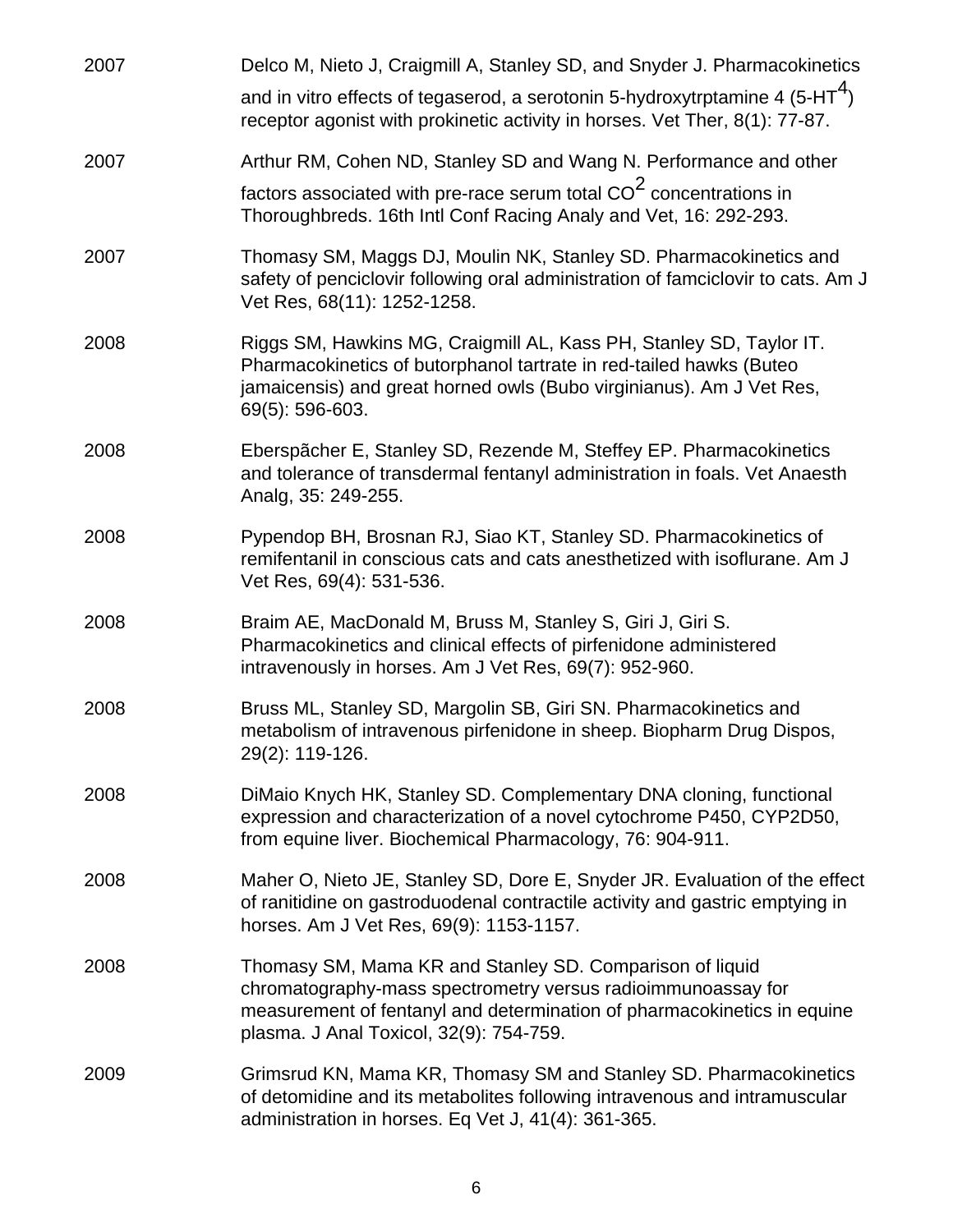| 2009 | Mama K, Whitley K, Snell T, Stanley SD. Plasma concentrations<br>and selected behavioral and physiological effects of intravenous and<br>intramuscular detomidine in horses. Eq Vet J, 41(8): 772-777.                                                                                           |
|------|--------------------------------------------------------------------------------------------------------------------------------------------------------------------------------------------------------------------------------------------------------------------------------------------------|
| 2009 | DiMaio Knych HK, Steffey EP, Mama KR, Stanley SD. The effects of high<br>plasma fentanyl concentrations on the minimum alveolar concentration of<br>isoflurane in horses. Am J Vet Res, 70(10): 1193-1200.                                                                                       |
| 2009 | Steffey EP, Mama KR, Brosnan RJ, Imai A, Maxwell LK, Cole C, Stanley<br>SD. Recovery profile of horses following 4 hours of desflurane anesthesia<br>with and without recovery period co-administration of propofol and xylazine.<br>Am J Vet Res, 70(8): 956-963.                               |
| 2009 | DiMaio Knych HK, DeStefano Shields C, Buckpitt AR, Stanley SD.<br>Equine cytochrome P450 2C92: cDNA cloning, expression and initial<br>characterization. Archives of Biochemistry and Biophysics, 485(1): 49-55.                                                                                 |
| 2009 | Steffey EP, Brosnan RJ, Galuppo LD, Mama KR, Imai A, Maxwell LK,<br>Cole CA, Stanley SD. Use of desflurane, propofol, and the Anderson<br>sling suspension system for horses at high risk of recovery complications<br>following inhalation anesthesia. Vet Surg, 38(8): 927-933.                |
| 2010 | Boscan P, Rezende M, Grimsrud K, Stanley S, Mama K, Steffey EP.<br>Pharmacokinetic profile in relation to anesthesia characteristics following a<br>5% micellar Microemulsion of Propofol in the Horse. Br J Anaesth, 104(3):<br>330-337.                                                        |
| 2010 | Rezende M, Boscan P, Stanley SD, Mama K, Steffey EP. Evaluation<br>of cardiovascular, respiratory and biochemical effects, and anesthetic<br>induction and recovery behavior in horses anesthetized with a 5% micellar<br>microemulsion propofol formulation. Vet Anaesth Analg, 37(5): 440-450. |
| 2010 | DiMaio Knych HK, McKemie D, Stanley SD. Molecular Cloning, Expression,<br>and Initial Characterization of Members of the CYP3A Family in Horses.<br>Drug Metabolism and Disposition, 38(10): 1820-1827.                                                                                          |
| 2010 | Stanley SD, DiMaio Knych HK. Comparison of pharmaceutical equivalence<br>for compounded preparations of pergolide mesylate. Proc Am Assoc Eq<br>Pract, 56: 274-276.                                                                                                                              |
| 2010 | Stanley SD. Understanding risk associated with veterinary compounding<br>choices. Proc Am Assoc Eq Pract, 56: 8-11.                                                                                                                                                                              |
| 2010 | Knych HK, Arthur RM, Taylor A, Moeller BC, Stanley SD. Comparative<br>pharmacokinetics of two oral formulations of Dantrolene in the horse. Proc<br>Am Assoc Eq Pract, 56: 53.                                                                                                                   |
| 2010 | Bertone JJ, Greene HM, Sislak M, Agnic H, Heidmiller M, Stanley<br>SD, Wickler SJ. Pharmacokinetics, pharmacodynamics, and safety<br>of N-butylscopolamine bromide administered intramuscularly versus<br>intravenously. Proc Am Assoc Eq Pract, 56: 279-280.                                    |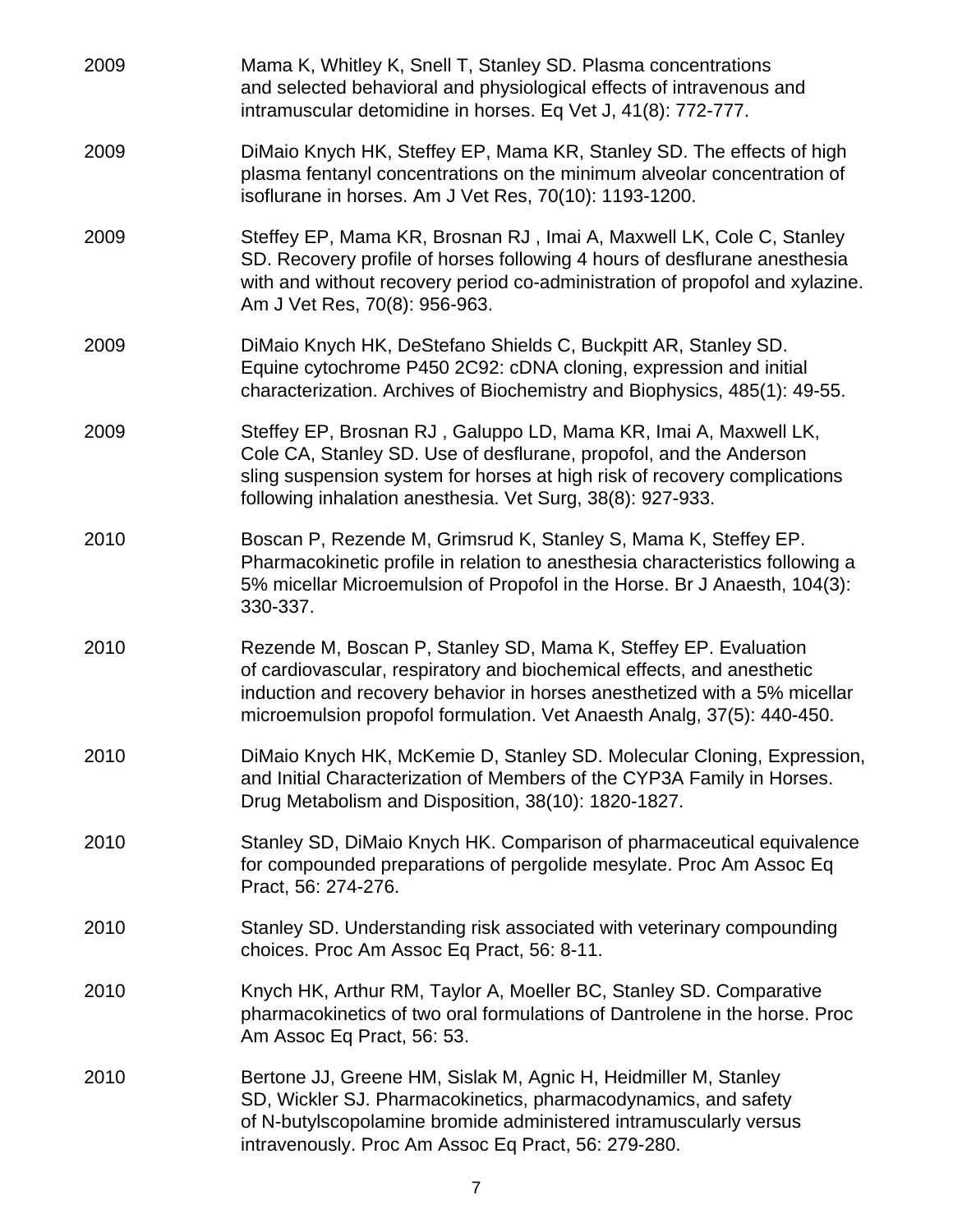| 2011 | Conley A, Moeller B, Nguyen A, Stanley SD, Plant T, Abbott D. Defining<br>adrenarche in the rhesus macaque (Macaca mulatta), a non-human primate<br>model for adrenal androgen secretion. Molecular & Cellular Endocrinol,<br>336(1-2): 110-116.                                         |
|------|------------------------------------------------------------------------------------------------------------------------------------------------------------------------------------------------------------------------------------------------------------------------------------------|
| 2011 | DiMaio Knych HK, Stanley SD. Pharmacokinetics and pharmacodynamics<br>of detomidine following sublingual administration to horses. Am J Vet Res,<br>72(10): 1378-1385.                                                                                                                   |
| 2011 | DiMaio Knych HK, Steffey EP, Deuel J, Shepard R, Stanley S.<br>Pharmacokinetics of yohimbine following intravenous administration to<br>horses. J Vet Pharmacol Therap, 34(1): 58-63.                                                                                                    |
| 2011 | Kelly KR, Pypendop BH, Grayson K, Stanley SD, Christe KL, Summers L,<br>Lerch NW. Pharmacokinetics of Oxymorphone in Titi Monkeys (Callicebus<br>spp.) and Rhesus Macaques (Macaca mulatta) as Compared to Rhesus<br>Macaques (Macaca mulatta). J Am Assoc Lab Anim Sci, 50(2): 212-220. |
| 2011 | Moeller BC, Sams RA, Guingab J, Szabo NJ, Calohan P, Stanley SD. An<br>interlaboratory study of the pharmacokinetics of testosterone following<br>intramuscular administration to Thoroughbred horses. J Vet Pharmacol<br>Therap, 34(6): 588-593.                                        |
| 2011 | Siao KT, Pypendop BH, Stanley SD, Ilkiw JE. Pharmacokinetics of<br>amantadine in cats. J Vet Pharmacol Therap, 34(6): 599-604.                                                                                                                                                           |
| 2011 | DiMaio Knych HK, Arthur RM, Taylor A, Moeller BC, Stanley SD.<br>Pharmacokinetics and metabolism of dantrolene in horses. J Vet Pharmacol<br>Therap, 34(3): 238-246.                                                                                                                     |
| 2011 | Siao KT, Pypendop BH, Stanley SD, Ilkiw JE. Pharmacokinetics of<br>oxymorphone in cats. J Vet Pharmacol Therap, 34(6): 594-598.                                                                                                                                                          |
| 2011 | DiMaio Knych HK, Steffey EP, Stanley SD. Pharmacokinetics and<br>pharmacodynamics of three intravenous doses of yohimbine in the horse. J<br>Vet Pharmacol Therap, 34(4): 359-366.                                                                                                       |
| 2011 | Hilton H, Magdesian G, Groth A, Knych HK, Stanley SD, Hollingsworth<br>S. Distribution of flunixin meglumine and firocoxib into aqueous humor of<br>horses. J Vet Internal Med, 25(5): 1127-1133.                                                                                        |
| 2011 | Almeida J, Ball BA, Conley AJ, Place NJ, Liu IKM, Scholtz EL, Mathewson<br>L, Stanley SD, Moeller BC. Biological and clinical significance of<br>anti-Müllerian hormone determination in blood serum of the mare.<br>Theriogenology, 76: 1393-1403.                                      |
| 2011 | Pypendop BH, Barter LS, Stanley SD, Ikiw JE. Hemodynamic effects of<br>dexmedetomidine in isoflurane-anesthetized cats. Vet Anaesth Analg,<br>38(6): 555-567.                                                                                                                            |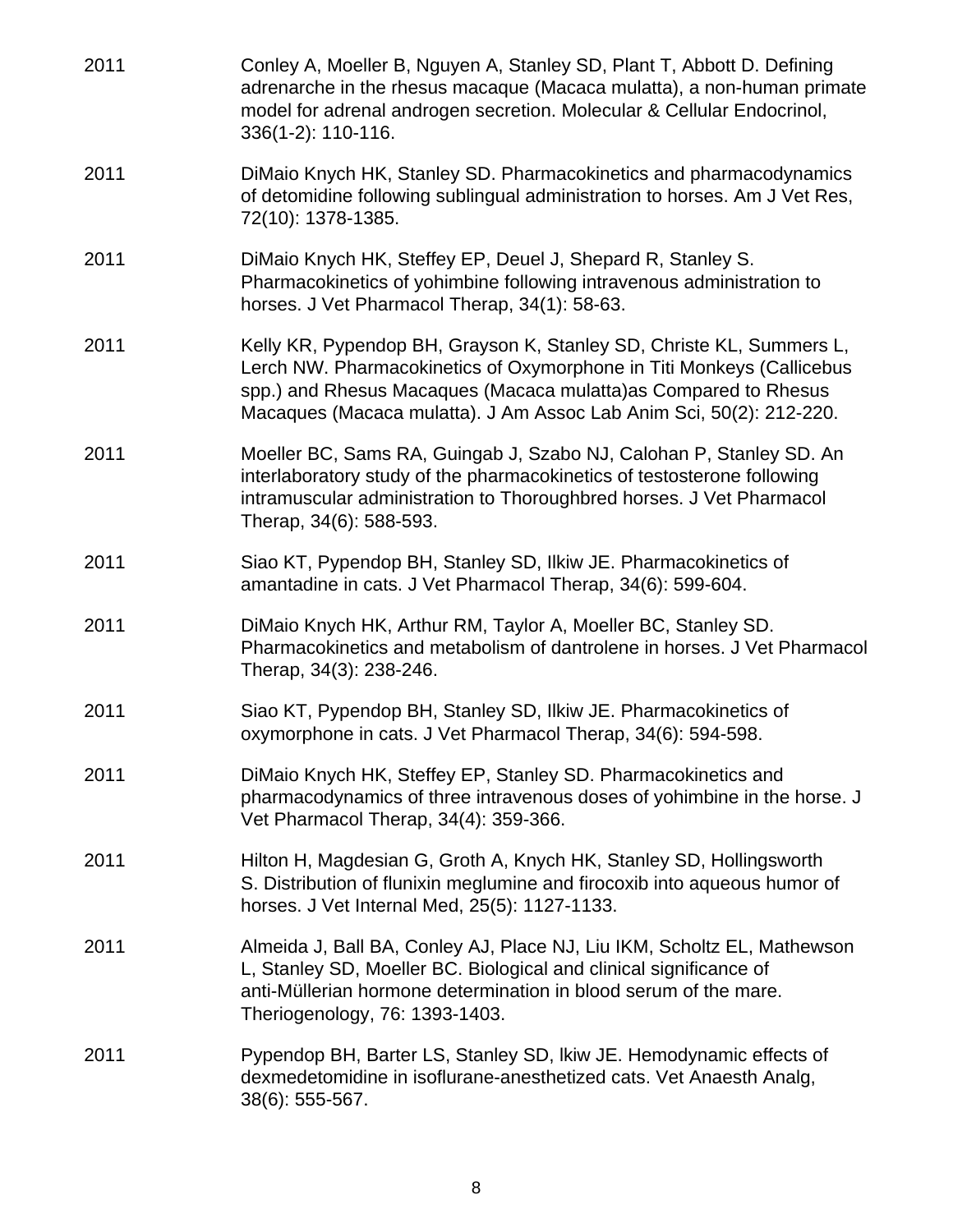| 2011 | Conley A, Plant TM, Abbott D, Moeller BC, Stanley SD. Concentrations of<br>Adrenal Androgen Increase During Early Infancy in Male Rhesus Macaques<br>(Macaca mulatta). Am J Physiol Endocrinol Metabol, 301(1): 1229-1235.                          |
|------|-----------------------------------------------------------------------------------------------------------------------------------------------------------------------------------------------------------------------------------------------------|
| 2011 | Rand C, Stanley S, Pusterla N. Effects of intra-rectally administered<br>omeprazole paste on gastric fluid pH in healthy adult horses. Vet Rec,<br>169(5): 126.                                                                                     |
| 2012 | Grimsrud K, Mama KR, Steffey EP, Stanley SD. Pharmacokinetics and<br>pharmacodynamics of intravenous medetomidine in the horse. Vet Anaesth<br>Analg, 39(1): 38-48.                                                                                 |
| 2012 | Escobar A, Pypendop BH, Siao KT, Stanley SD, Ilkiw JE. Pharmacokinetics<br>of dexmedetomidine administered intravenously in isoflurane anesthetized<br>cats. Am J Vet Res, 73(2): 285-289.                                                          |
| 2012 | Escobar A, Pypendop BH, Siao KT, Stanley SD, Ilkiw JE. Effect of<br>dexmedetomidine on the minimum alveolar concentration of isoflurane in<br>cats. J Vet Pharmacol Therap, 35(2): 163-168.                                                         |
| 2012 | Siao KT, Pypendop BH, Escobar A, Stanley SD, Ilkiw JE. Effect of<br>amantadine on oxymorphone-induced thermal antinociception in cats. J Vet<br>Pharmacol Therap, 35(2): 169-174.                                                                   |
| 2012 | Knych HK, Steffey EP, Stanley SD. The effects of yohimbine on the<br>pharmacokinetic parameters of detomidine in the horse. Vet Anaesth Analg,<br>39(3): 221-229.                                                                                   |
| 2012 | Toth B, Aleman M, Brosnan RJ, Dickinson PJ, Conley AJ, Stanley SD,<br>Nogradi N, Williams DC, Madigan J. Evaluation of the squeeze induced<br>somnolence in neonatal foals. Am J Vet Res, 73(12): 1881-1889.                                        |
| 2012 | Ohmura H, Boscan PL, Solano AM, Stanley SD, Jones JH. Changes in<br>heart rate, heart rate variability, and atrioventricular block during fasting in<br>Thoroughbreds. Am J Vet Res, 73(4): 508-514.                                                |
| 2012 | Ortega I, Cress AB, Wong DH, Villanueva JA, Sokalska A, Moeller BC,<br>Stanley SD, Duleba AJ. Simvastatin reduces steroidogenesis by inhibiting<br>Cyp17a1 gene expression in rat ovarian theca-interstitial cells. Biol Reprod,<br>$86(20)$ : 1-9. |
| 2012 | Thomasy SM, Whittem T, Bales J, Ferrone M, Stanley SD, Maggs DJ.<br>Pharmacokinetics of penciclovir in healthy cats following oral administration<br>of famciclovir or intravenous infusion of penciclovir. Am J Vet Res, 73(7):<br>1092-1099.      |
| 2012 | Moeller BC, Stanley SD. The development and validation of a turbulent flow<br>chromatography-tandem mass spectrometry method for the endogenous<br>steroid profiling of equine serum. Journal of Chromatography B, 905: 1-9.                        |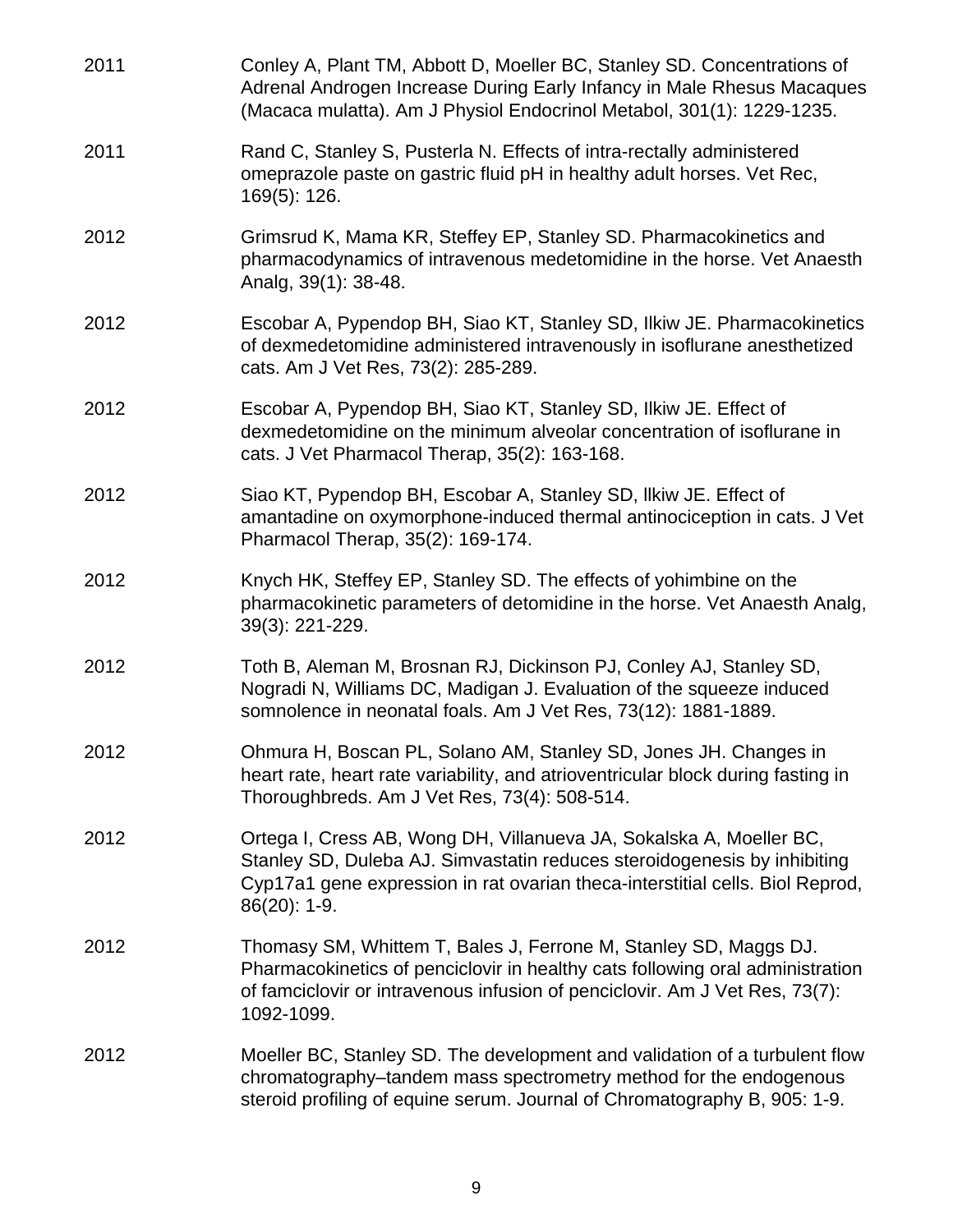| 2012 | Madigan J, Haggett E, Pickles K, Conley A, Stanley S, Moeller B,<br>Toth B Aleman M. Allopregnanolone infusion induced neurobehavioral<br>alterations in a neonatal foal: Is this a clue to the pathogenesis of neonatal<br>maladjustment syndrome? Eq Vet J, 44(s41): 109-112. |
|------|---------------------------------------------------------------------------------------------------------------------------------------------------------------------------------------------------------------------------------------------------------------------------------|
| 2012 | Conley AJ, Corbin CJ, Thomas JL, Gee NA, Lasley BL, Moeller BC, Stanley<br>SD, Berger T. Costs and Consequences of Cellular Compartmentalization<br>and Substrate Competition among Human Enzymes Involved in Androgen<br>and Estrogen Synthesis. Biol Reprod, 86(1)(15): 1-8.  |
| 2012 | Thomasy SM, Covert JC, Stanley SD, Maggs DJ. Pharmacokinetics<br>of famciclovir and penciclovir in tears following oral administration of<br>famciclovir to cats: A pilot study. Vet Ophthalmol, 15(5): 299-306.                                                                |
| 2012 | Ortega I, Villanueva JA, Wong DH, Cress AB, Sokalska A, Stanley SD,<br>Duleba AJ. Resveratrol reduces steroidogenesis in rat ovarian theca-<br>interstitial cells: the role of inhibition of Akt/PKB signaling pathway.<br>Endocrinology, 158(8): 4019-4029.                    |
| 2012 | Ortega I, Wong DH, Villanueva JA, Cress AB, Sokalska A, Stanley SD,<br>Duleba AJ. Effects of resveratrol on growth and function of rat ovarian<br>granulosa cells. Fertil Steril, 98(6): 1563-1573.                                                                             |
| 2013 | Pypendop BH, Escobar A, Siao KT, Stanley SD, Ilkiw JE. Effect of<br>dexmedetomidine on its clearance: a pharmacokinetic model. J Vet<br>Pharmacol Therap, 36(1): 89-91.                                                                                                         |
| 2013 | Moeller BC, Sams RA, Guingab-Cagmat J, Szabo NJ, Calohan P, Stanley<br>SD. Pharmacokinetics of Stanozolol in Thoroughbred Horses Following<br>Intramuscular Administration. J Vet Pharmacol Therap, 36(2): 201-204.                                                             |
| 2013 | Aleman M, Pickles KJ, Conley AJ, Stanley S, Haggett E, Toth B, Madigan<br>JE. Abnormal plasma neuroactive progestagen derivatives in ill, neonatal<br>foals presented to the neonatal intensive care unit. Eq Vet J, 45(6):<br>661-665.                                         |
| 2013 | Nieto JE, Maher O, Stanley SD, Knych HK, Snyder JR. Pharmacokinetics,<br>pharmacodynamics and safety of zoledronic acid in horses. American<br>Journal of Veterinary Research, 74(4): 550-556.                                                                                  |
| 2013 | Nieto J, Morales B, Yamount S, Stanley S, Harmon F, Snyder J. In vivo and<br>in vitro effects of neostigmine on gastrointestinal tract motility of horses. Am<br>J Vet Res, 74(4): 579-588.                                                                                     |
| 2013 | Ortega I, Sokalska A, Villanueva JA, Cress AB, Wong DH, Stener-Victorin<br>E, Stanley SD, Duleba AJ. Letrozoel increases ovarian growth and<br>CYP17a1 gene expression in the rat ovary. Fertil Steril, 99(3): 889-896.                                                         |
| 2013 | Nieto JE, Maher O, Stanley SD, Larson R, Snyder JR. In vivo and in vitro<br>evaluation of the effects of domperidone on the gastrointestinal tract of<br>healthy horses. Am J Vet Res, 74(8): 1103-1110.                                                                        |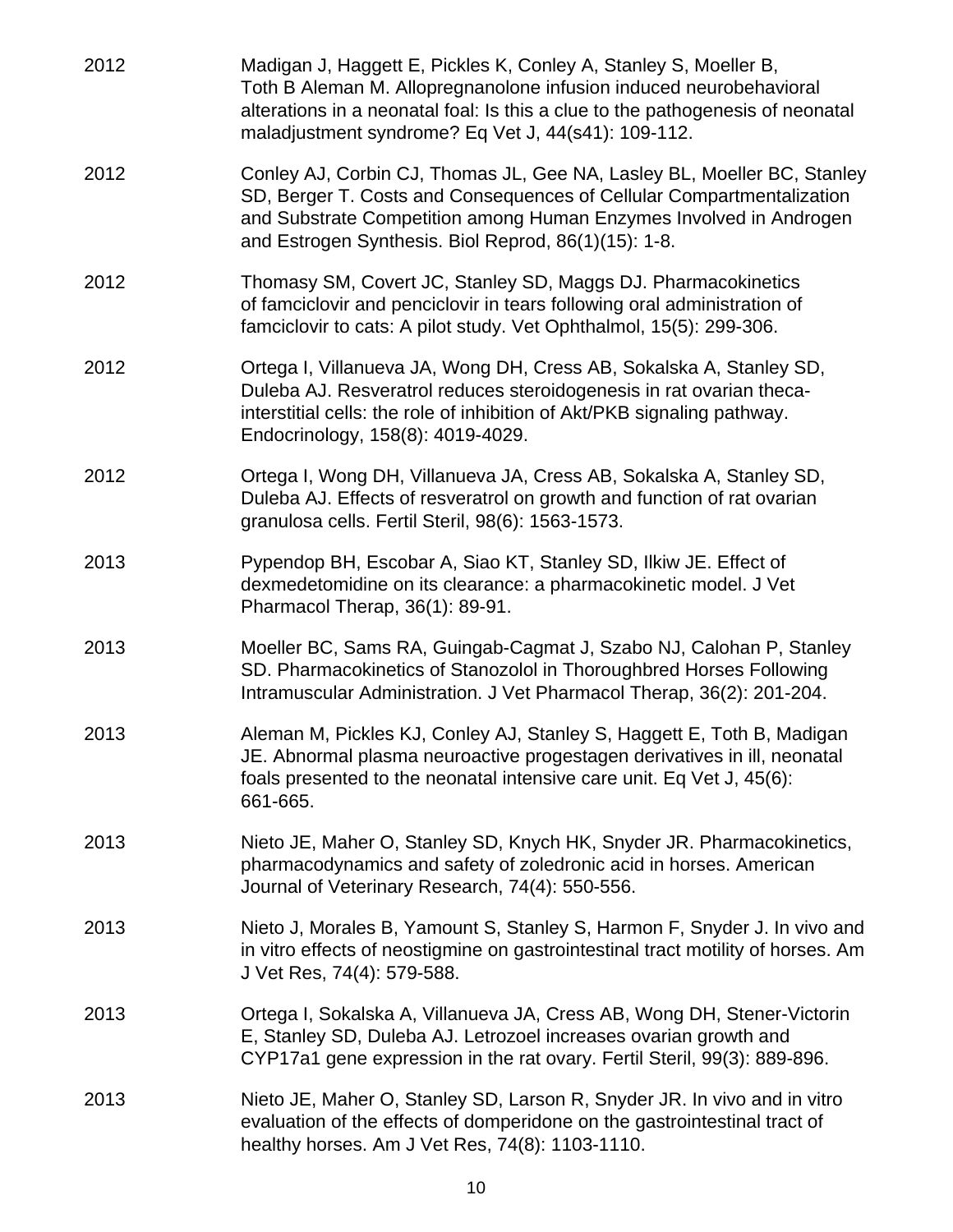| 2013 | Freeman KS, Thomasy SM, Stanley SD, Van Bonn W, Gulland F,<br>Friedlaender AS, Maggs DJ. Population pharmacokinetics of doxycycline in<br>the tears and plasma of northern elephant seals (Mirounga angustirostris)<br>following oral drug administration. J Am Vet Med Assoc, 243(8): 1170-1178.                     |
|------|-----------------------------------------------------------------------------------------------------------------------------------------------------------------------------------------------------------------------------------------------------------------------------------------------------------------------|
| 2014 | Pypendop BH, Brosnan RJ, Majewski-Tiedeken CR, Stanley SD, Ikiw<br>JE. Pharmacokinetics of fentanyl, alfentanil, and sufentanil in isoflurane<br>anesthetized cats. J Vet Pharmacol Therap, 37(1): 13-17.                                                                                                             |
| 2014 | Hedges AR, Pypendop BH, Shilo Y, Stanley SD, Ilkiw JE. Impact of<br>the blood sampling site on time-concentration drug profiles following<br>intravenous or buccal drug administration. J Vet Pharmacol Therap, 37(2):<br>145-150.                                                                                    |
| 2014 | Knych HK, Stanley SD, Arthur RM, Mitchell MM. Detection and<br>pharmacokinetics of three formulations of firocoxib following multiple<br>administrations to horses. Equine Vet J, 46(6): 734-738.                                                                                                                     |
| 2014 | Hedges AR, Pypendop BH, Shilo-Benjamini Y, Stanley SD, Ilkiw JE.<br>Pharmacokinetics of buprenorphine following intravenous and buccal<br>administration in cats, and effects on thermal threshold. J Vet Pharmacol<br>Therap, 37(3): 252-259.                                                                        |
| 2014 | Scholtz EL, Krishnan S, Ball BA, Corbin CJ, Moeller BC, Stanley SD,<br>McDowell KJ, Hughes AL, McDonnell DP, Conley AJ. Pregnancy<br>without progesterone in horses defines a second endogenous biopotent<br>progesterone receptor agonist, $5\alpha$ -dihydroprogesterone. Proc Natl Acad Sci,<br>111(9): 3365-3370. |
| 2014 | Sokalska A, Stanley SD, Villanuena JA, Ortega I, Duleba AJ. Comparison<br>of effects of different statins on Growth and Steroidogenesis of rat ovarian<br>theca-interstitial cells. Biol Reprod, 90(2): 44.                                                                                                           |
| 2014 | Knych HK, Stanley SD. Effects of three antagonists on selected<br>pharmacodynamic effects of sublingually administered detomidine in the<br>horse. Vet Anaesth Analg, 41(1): 36-47.                                                                                                                                   |
| 2014 | Ortega I, Villanueva JA, Wong DH, Cress AB, Sokalska A, Stanley SD,<br>Duleba AJ. Resveratrol potentiates effects of simvastatin on inhibition of rat<br>ovarian theca-interstitial cells steroidogenesis. J Ovarian Res, 7(1): 21.                                                                                   |
| 2015 | Rezende ML, Grimsrud KN, Stanley SD, Steffey EP, Mama KR.<br>Pharmacokinetics and pharmacodynamics of intravenous dexmedetomidine<br>in the horse. J Vet Pharmacol Therap, 38(1): 15-23.                                                                                                                              |
| 2015 | Grimsrud KN, Ait-Oudhia S, Durbin-Johnson BP, Rocke DM, Mama<br>KR, Rezende ML, Stanley SD, Jusko WJ. Pharmacokinetic and<br>pharmacodynamic analysis comparing diverse effects of detomidine,<br>medetomidine, and dexmedetomidine in the horse: a population analysis. J<br>Vet Pharmacol Ther, 38(1): 24-34.       |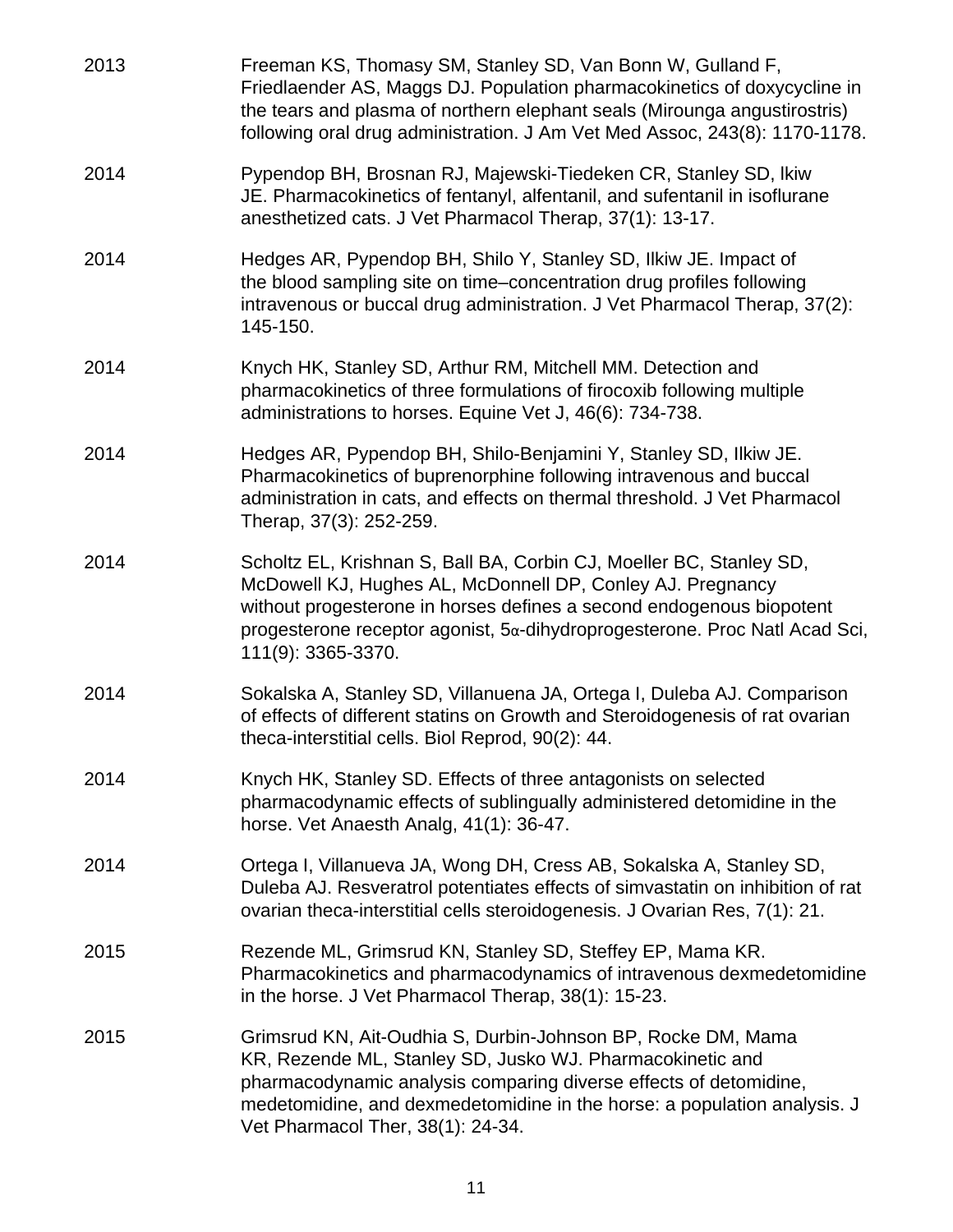2015 Knych HK, Arthur RM, Stanley SD, McKemie DS. Disposition and metabolic profile of the weak androgen Dehydroepiandrosterone (DHEA) following administration as part of a nutritional supplement to exercised horses. Drug Test Anal, 7(1): 39-47. 2015 Hansson A, Knych HK, Stanley SD, Thevis M, Bondesson U, Hedeland M. Characterization of equine urinary metabolites of selective androgen receptor modulators (SARMs) S1, S4 and S22 for doping control purposes. Drug Test Anal, 7(8): 673-683. 2016 Burton JH, Stanley SD, Knych HK, Rodriguez CO, Skorupski KA, Rebhun RB. Frequency and severity of neutropenia associated with Food and Drug Administration approved and compounded formulations of Lomustine in dogs with cancer. J Vet Intern Med, 30(1): 242-246. 2016 Legacki EL, Scholtz EL, Ball BA, Stanley SD, Berger T, Conley AJ. The dynamic steroid landscape of equine pregnancy mapped by mass spectrometry. Reproduction, 151(4): 421-430. 2016 Hansson A, Knych HK, Stanley SD, Thevis M, Bondesson U, Hedeland M. Investigation of the selective androgen receptor modulators (SARMs) S1, S4 and S22 and their metabolites in equine plasma using mass spectrometry. Rapid Commun Mass Spectrom, 30(7): 833-842. 2016 Nieto JE, Trela J, Stanley SD, Yamout S, Snyder JR. Pharmacokinetics of a combination of amikacin sulfate and penicillin G sodium for intravenous regional limb perfusion in adult horses. Can J Vet Res, 80(3): 230-235. 2016 Knych HK, Stanley SD, Benson D, Arthur RM. Pharmacokinetics of guaifenesin following administration of multiple doses to exercised Thoroughbred horses. J Vet Pharmacol Ther, 39(4): 416-419. 2016 Knych HK, Stanley SD, Seminoff KN, McKemie DS, Kass PH. Pharmacokinetics of methocarbamol and phenylbutazone in exercised Thoroughbred horses. J Vet Pharmacol Ther, 39(5): 469-477. 2016 Knych HK, Stanley SD, Arthur RM, McKemie DS . Elimination of cetirizine following administration of multiple doses to exercised thoroughbred horses. J Vet Pharmacol Ther, 39(5): 522-524. 2016 Corbin CJ, Legacki EL, Ball BA, Scoggin KE, Stanley SD, Conley AJ. Equine  $5\alpha$ -reductase activity and expression in epididymis. J Endocrinol, 231(1): 23-33. 2016 Legacki EL, Corbin CJ, Ball BA, Scoggins KE, Stanley SD, Conley AJ. Progestin withdrawal at parturition in the mare. Reproduction, 152(4): 323-331.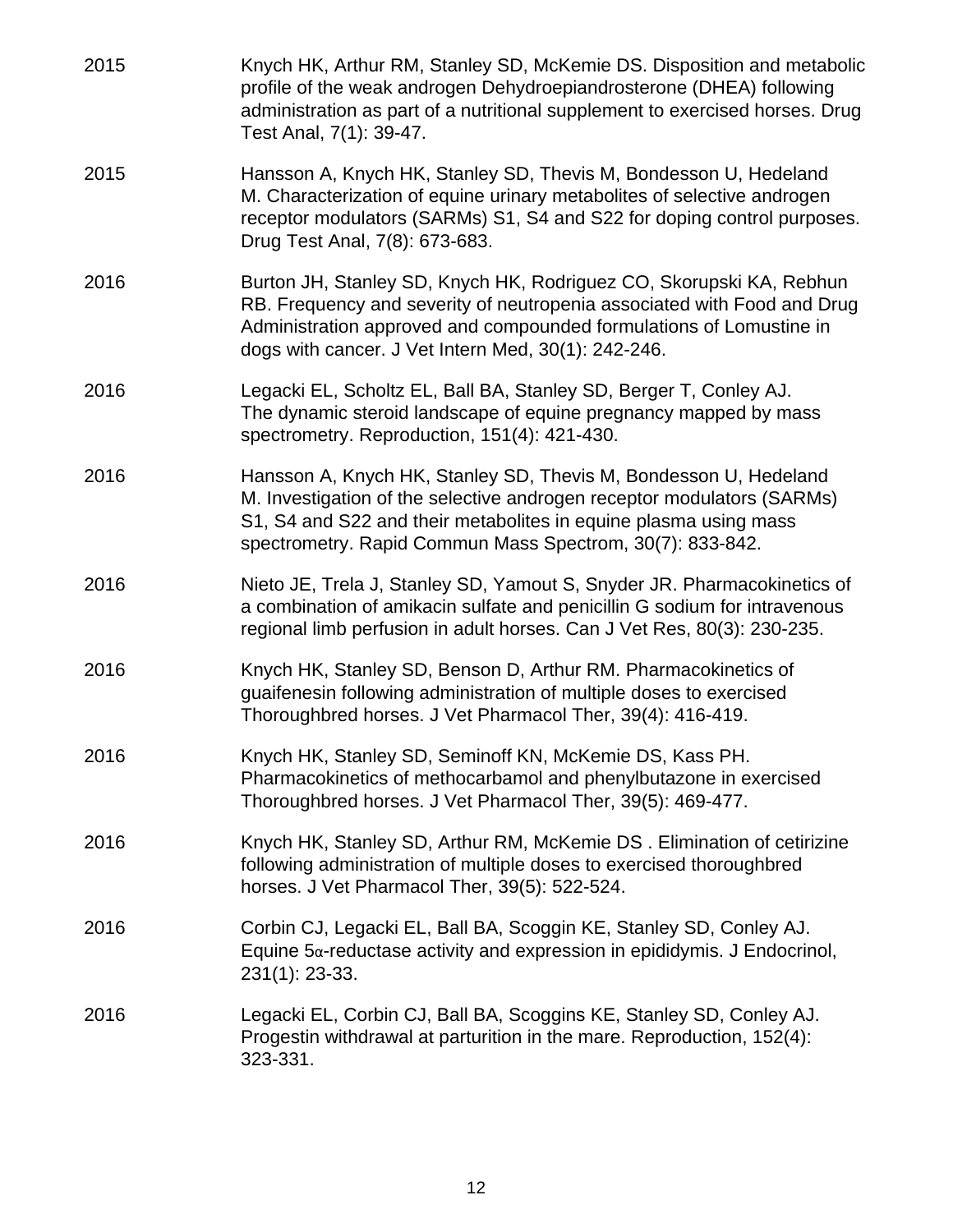| 2017 | Knych HK, Stanley SD, Arthur RM, McKemie DS. Disposition of the<br>anti-ulcer medications ranitidine, cimetidine, and omeprazole following<br>administration of multiple doses to exercised Thoroughbred horses. J Vet<br>Pharmacol Ther, 40(1): 92-96.   |
|------|-----------------------------------------------------------------------------------------------------------------------------------------------------------------------------------------------------------------------------------------------------------|
| 2017 | Knych HK, Stanley SD, McKemie DS, Arthur RM, Kass PH.<br>Pharmacokinetic and pharmacodynamics of xylazine administered to<br>exercised thoroughbred horses. Drug Test Anal, 9(5): 713-720.                                                                |
| 2017 | Legacki EL, Ball BA, Corbin CJ, Loux SC, Scoggins KE, Stanley SD,<br>Conley AJ. Equine fetal adrenal, gonadal and placental steroidogenesis.<br>Reproduction, 154(4): 445-454.                                                                            |
| 2017 | Knych HK, Stanley SD, McKemie DS, Steinmetz SJ. Pharmacokinetics and<br>selected pharmacodynamics of romifidine following low-dose intravenous<br>administration in combination with exercise to quarter horses. J Vet<br>Pharmacol Ther, 40(5): 569-574. |
| 2017 | Knych HK, Mama KR, Steffey EP, Stanley SD, Kass PH. Pharmacokinetics<br>and selected pharmacodynamics of trazodone following intravenous and<br>oral administration to horses undergoing fitness training. Am J Vet Res,<br>78(10): 1182-92.              |
| 2017 | Knych HK, Stanley SD, Harrison LM, Mckemie DS. Pharmacokinetics of<br>betamethasone in plasma, urine, and synovial fluid following intra-articular<br>administration to exercised thoroughbred horses. Drug Test Anal, 9(9):<br>1385-91.                  |
| 2017 | Knych HK, Stanley SD, McKemie DS, Arthur RM, Bondesson U, Hedeland<br>M, Thevis M, Kass PH. Pharmacokinetics and pharmacodynamics of<br>meldonium in exercised thoroughbred horses. Drug Test Anal, 9(9):<br>1392-99.                                     |
| 2017 | Burton JH, Knych HK, Stanley SD, Rebhun RB. Potency and<br>stability of compounded formulations of chlorambucil, melphalan and<br>cyclophosphamide. Vet Comp Oncol, 15(4): 1558-1563.                                                                     |
| 2018 | Garg N, Hansson A, Knych HK, Stanley SD, Thevis M, Bondesson U,<br>Hedeland M, Globisch D. Structural elucidation of major selective androgen<br>receptor modulator (SARM) metabolites for doping control. Org Biomol<br>Chem., 16(5): 698-702.           |
| 2018 | Conley AJ, Scholtz EL, Legacki EL, Corbin CJ, Knych HK, Dujovne<br>GD, Ball BA, Moeller BC, Stanley SD. 5 alpha-dihydroprogesterone<br>concentrations and synthesis in non-pregnant mares. J Endocrinol., 238(1):<br>24-32.                               |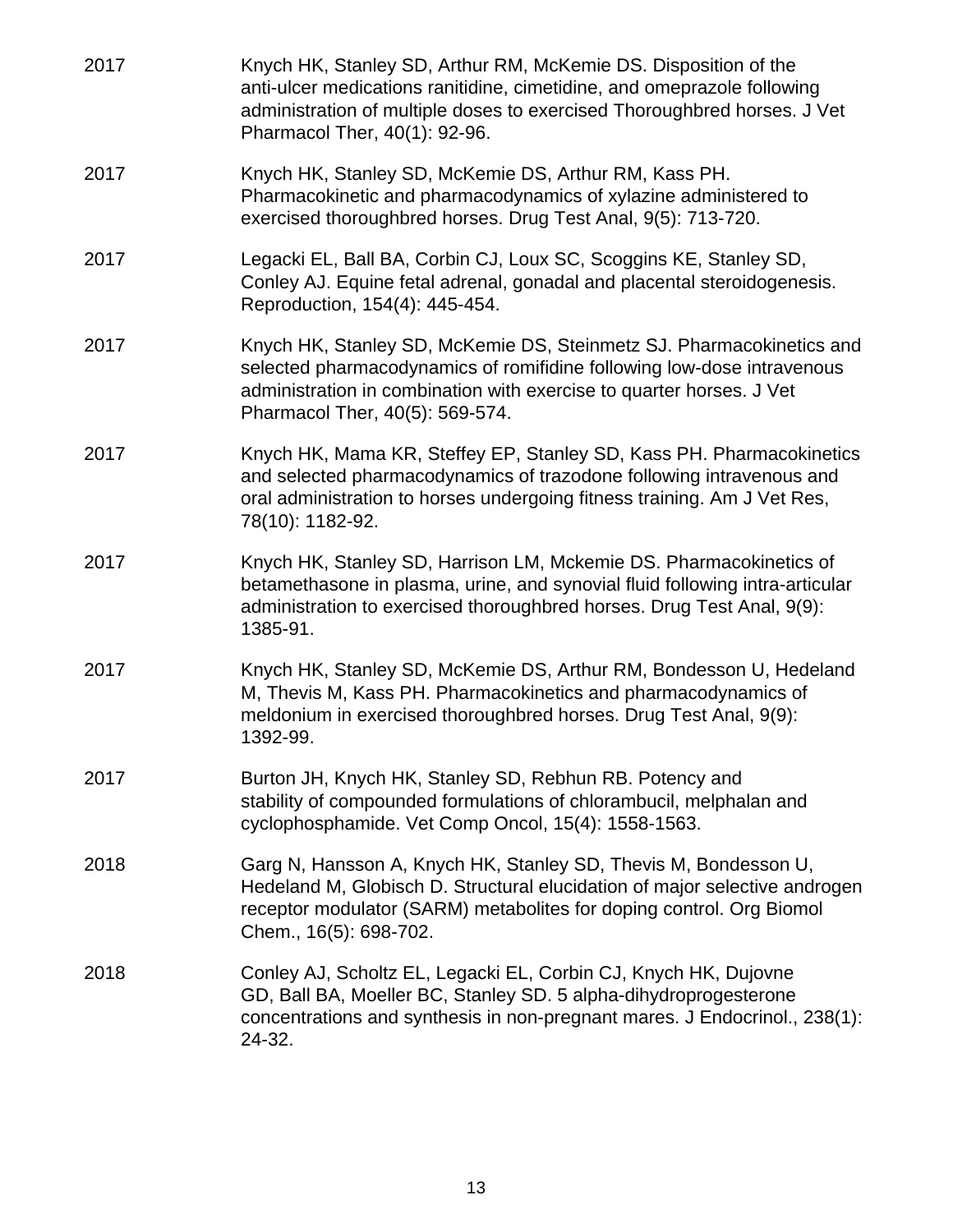| 2018                     | Wynn MA, Esteller-Vico A, Legacki EL, Conley AJ, Loux SC, Stanley<br>SD, Curry Jr. TE, Squires EL, Troedsson MH, Ball BA. A comparison<br>of progesterone assays for determination of peripheral pregnane<br>concentrations in the late pregnant mare. Theriogenology, 106: 127-133. |  |  |
|--------------------------|--------------------------------------------------------------------------------------------------------------------------------------------------------------------------------------------------------------------------------------------------------------------------------------|--|--|
| 2018                     | Legacki EL, Corbin CJ, Ball BA, Scoggin KE, Stanley SD, Conley AJ.<br>Steroidogenic Enzyme Activities in the Pre- and Parturient Equine Placenta.<br>Reproduction, 155(1): 51-59.                                                                                                    |  |  |
| 2019                     | Conley AJ, Legacki E, Corbin J, Stanley SD, Dahlen C and Reynolds<br>L. Serum and tissue pregnanes and pregnenes after dexamethasone<br>treatment of cows in late gestation. Reproduction, 157(4): 413-22.                                                                           |  |  |
| 2019                     | Legacki EL, Scholtz EL, Ball BA, Esteller-Vico A, Stanley SD, Conley AJ.<br>Concentrations of sulphated estrone, estradiol and dehydroepiandrosterone<br>measured by mass spectrometry in pregnant mares. Equine Veterinary<br>Journal, 51(6): 802-808.                              |  |  |
| 2019                     | Legacki EL, Ball BA, Corbin CJ, Loux SC, Scoggin KE, Stanley SD,<br>Conley AJ. Equine fetal adrenal, gonadal and placental steroidogenesis.<br>Reproduction, 157(5): X1.                                                                                                             |  |  |
| 2020                     | H El-Sheikh Ali, E Legacki, SC Loux, A Esteller-Vico, KE Scoggin, AJ<br>Conley, SD Stanley, BA Ball. Equine Placentitis is Associated with a<br>Downregulation in Myometrial Progestin Signaling. Biology of Reproduction,<br>101(1): 162-176.                                       |  |  |
| 2020                     | El-Sheikh Ali H, Legacki EL, Scoggin KE, Loux SC, Dini P, Esteller-Vico A<br>Conley AJ, Stanley SD, Ball BA. Steroid synthesis and metabolism in the<br>equine placenta during placentitis. Reproduction, 159(3): 289-302.                                                           |  |  |
| <b>Journals In Press</b> |                                                                                                                                                                                                                                                                                      |  |  |
| 2020                     | Brosnan RJ, Pypendop BH and Stanley SD. Phenylpiperidine Opioid<br>Effects on Isoflurane Minimum Alveolar Concentration in Cats. Journal of<br>Veterinary Pharmacology and Therapeutics. ** IN PRESS **                                                                              |  |  |
| <b>Book Chapters</b>     |                                                                                                                                                                                                                                                                                      |  |  |
| 2002                     | Stanley SD, Kollias-Baker C: Drug testing in performance horses, Robinson<br>NE, (ed), Current Therapy in Equine Medicine V, Saunders, 32-35.                                                                                                                                        |  |  |
| 2004                     | Kollias-Baker C, Stanley SD: Section 11: Drug use in Performance Horses;<br>Chapter 65: Detection of drug use in performance horses, Hinchcliff KW,<br>Kaneps AJ, Geor RJ, (ed), Equine Sports Medicine and Surgery, Saunders<br>Mosby, Philadelphia. 1253-1267.                     |  |  |
| 2017                     | Stanley SD, Moffitt K, Wiebe V: Compounding of Veterinary Drugs for<br>Equine Practitioners, Vet Clin North Am Equine Pract, Vol. 33(1), pp.<br>213-225.                                                                                                                             |  |  |